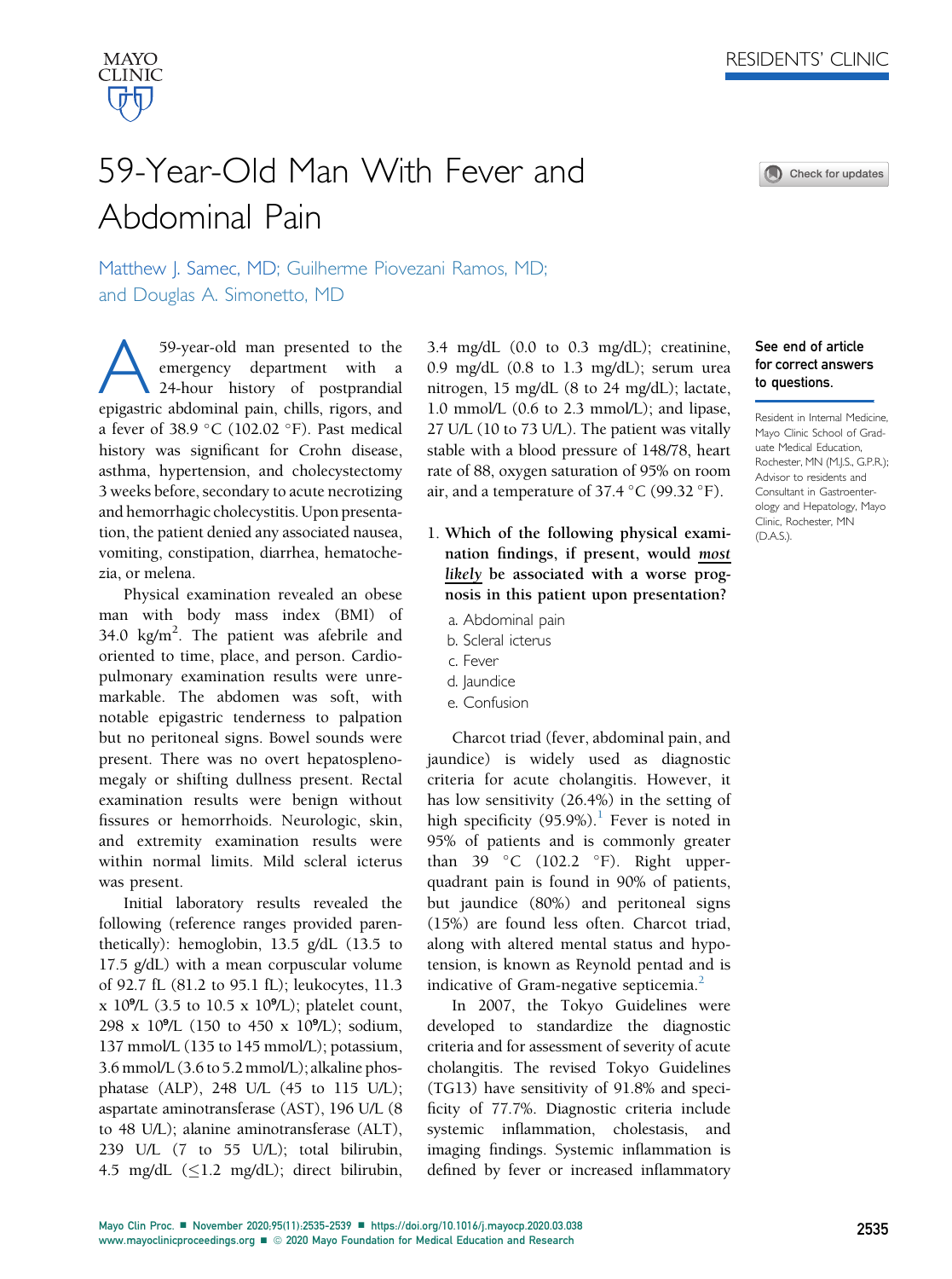response, suggested by an abnormal white blood cell count (WBC) or increase in C-reactive protein. Cholestasis is suggested by jaundice or elevation in liver tests (AST, ALT, ALP, and gamma-glutamyl transferase [GGT]) that is 1.5 times the upper limit of normal. Imaging findings supportive of cholangitis include biliary dilatation, stricture, or stone. A suspected diagnosis includes an item from the systemic inflammation category plus 1 from the cholestasis or the imaging category. A definitive diagnosis includes an item from each category.<sup>1</sup>

The severity assessment of cholangitis is based on signs of organ dysfunction and 5 factors deemed predictive of a poor prognosis. Grade III severe acute cholangitis is defined as cholangitis that is associated with the onset of dysfunction in at least 1 organ system. This can be cardiovascular (hypotension requiring dopamine  $\geq$ 5  $\mu$ g/kg per minute, or any dose of norepinephrine), neurologic (disturbance of consciousness), respiratory dysfunction (PaO2/FiO2 ratio < 300), renal dysfunction (oliguria, serum creatinine >2.0 mg/dL), hepatic dysfunction (prothrombin time and international normalized ratio [PT/INR] >1.5) or hematologic dysfunction (platelet count <100,000/mm3). Grade II moderate acute cholangitis is associated with any 2 of the following conditions that are deemed predictive of a poor prognosis. They include an abnormal WBC count  $(>12,000/\text{mm}^3, < 4000/\text{mm}^3)$ , high fever (≥39 °C [102.2 °F]), age (≥75 years), hyperbilirubinemia (total bilirubin  $\geq$ 5 mg/dL), and hypoalbuminemia (< 70% lower limit of normal). Grade I mild acute cholangitis is defined as anything that does not meet the criteria for Grade III or Grade II.<sup>[1](#page-4-0)</sup>

Abdominal pain is not used to predict prognosis in the Tokyo Criteria. Scleral icterus, fever, and jaundice can qualify as Grade II acute cholangitis if the temperature and total bilirubin levels are high enough. Confusion would qualify as organ dysfunction and therefore be Grade III acute cholangitis.

An abdominal computed tomography (CT) was performed in the emergency department, which revealed a moderate-sized fluid

collection (4.8 cm) in the gallbladder fossa, with adjacent inflammatory stranding in the mesenteric fat, and common bile duct dilation to 11 mm. Blood cultures were obtained, and the patient was started on vancomycin and piperacillin-tazobactam before being admitted to the hospital.

- 2. In view of the findings on clinical examination, which one of the following is the most appropriate next step in the management of this patient?
	- a. Heptatobiliary iminodiacetic acid (HIDA) scan
	- b. Magnetic resonance cholangiopancreatography (MRCP)
	- c. Endoscopic retrograde cholangiopancreatography (ERCP)
	- d. Intraoperative cholangiogram
	- e. CT-guided percutaneous drainage of the collection

A HIDA scan and MRCP are appropriate options to localize the site of the bile leak but would not offer a therapeutic opportunity. The next best step in the management of this patient would be ERCP, as the patient likely has a bile duct leak as indicated by the CT scan; ERCP would be both diagnostic and therapeutic with potential for sphincterotomy and transpapillary stent placement. Intraoperative cholangiogram would not be an appropriate option, as surgery is not indicated. Percutaneous drainage may be required if persistent or symptomatic biloma occurs after therapeutic ERCP, but rapid reabsorption is expected in most cases after endoscopic closure of the leak, even with large collections.

An ERCP was performed <24 hours into admission and revealed multiple areas of bile-duct stenosis, intermixed with areas of normal and dilated bile ducts, and a minimal cystic duct-bile leak. Multiple strictures were balloon dilated and brushed for cytology. One biliary stent was placed in the right hepatic duct and another in the common bile duct. A sphincterotomy was also performed.

Common complications after cholecystectomy include bleeding, abscess, bile leak, bile-duct injury, and bowel injury.<sup>[3](#page-4-2)</sup> Bile-duct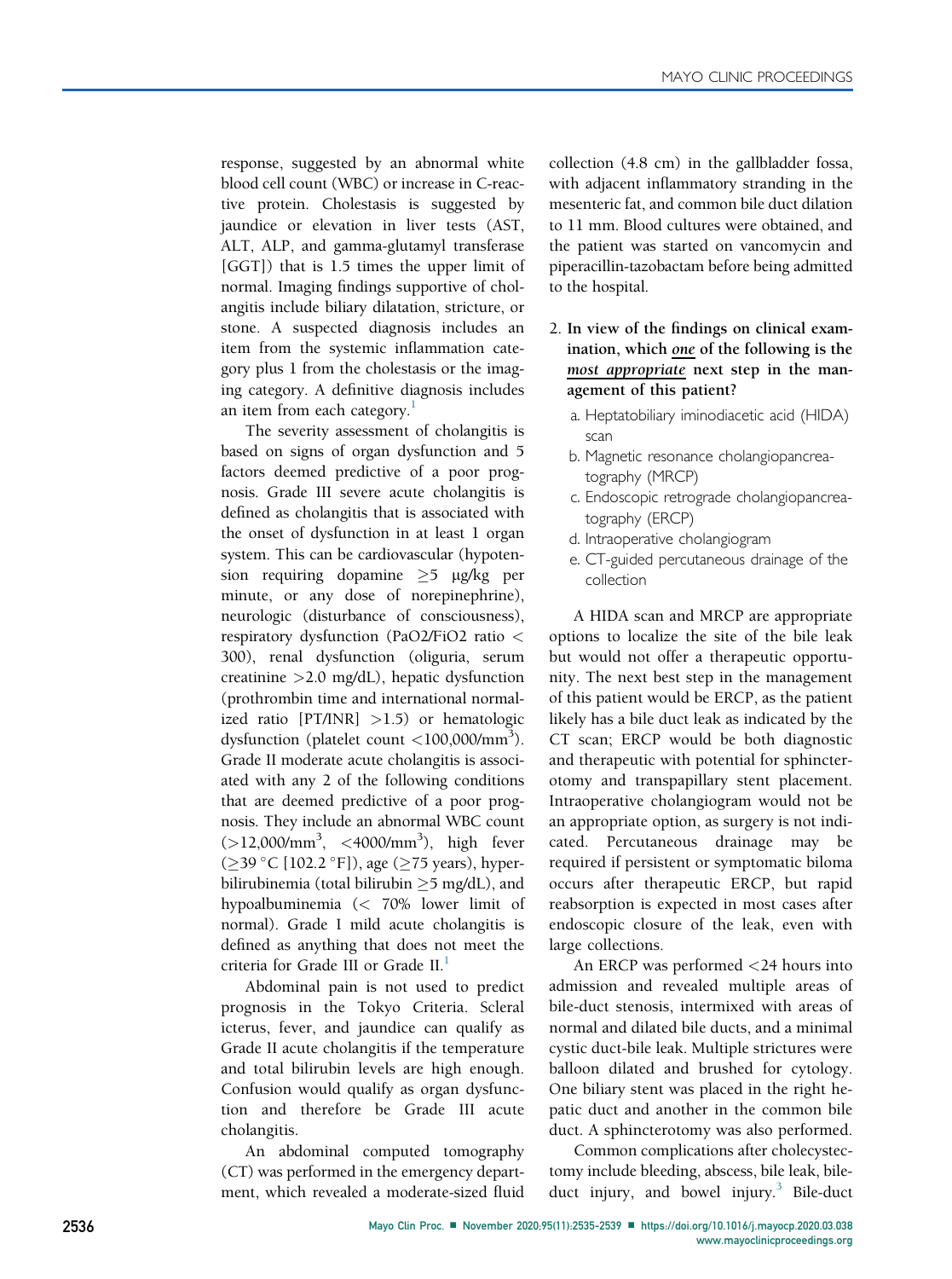injuries are categorized based on the location of injury and are usually identified in the postoperative period rather than intraoperatively. If bile-duct injury is thought to occur during laparoscopic cholecystectomy, conversion to an open procedure with cholangiography is performed to determine further treatment options. Postoperatively, bile-duct injury presents with abdominal pain, fever, and jaundice. Imaging is pertinent to assess for integrity of the biliary tree and for a possible fluid collection. Treatment consists of parenteral antibiotics to cover health care-associated intra-abdominal infection and repair of the injury endoscopically, percutaneously, or with surgery[.4](#page-4-3)

Bile-duct leaks present similarly with fever, abdominal pain, and jaundice. Leakage occurs from the intervened upon cystic duct or ducts of Luschka. Patients typically present in the week following cholecystectomy and should have CTs performed on presentation. The CT scan often shows a fluid collection in the right upper quadrant or ascites. If imaging indicates that the leak is from the cystic duct stump, stenting of the common bile duct and transpapillary sphincterotomy is performed to decrease pressure of the proximal biliary system and prevent further leakage.<sup>[4](#page-4-3)</sup>

The patient returned to the hospital and was observed for 24 hours postprocedure. The cytology of the multiple bile-duct stenoses that were intermixed with areas of normal and dilated bile ducts was ultimately negative for malignancy.

## 3. Which one of the following is the most likely additional diagnosis suggested by the ERCP findings?

- a. Choledocolithiasis
- b. Primary biliary cholangitis
- c. Primary sclerosing cholangitis (PSC)
- d. Cholangiocarcinoma
- e. Caroli disease

The description is not suggestive of choledocholithiasis, as this would show stones within the bile duct that appear as filling defects with upstream dilation of the bile duct. Primary biliary cholangitis does not present

with intra- or extrahepatic biliary abnormalities on cholangiogram but rather with histologic evidence of interlobular bile duct injury.<sup>[2](#page-4-1)</sup> The cholangiogram findings are suggestive of PSC. The diagnosis of PSC is made when these characteristic findings are found on imaging, along with consistent clinical, serologic, and histologic findings. Secondary causes of sclerosing cholangitis must also be ruled out, including choledocholithiasis, chronic bacterial cholangitis, cholangiocarci-noma, and Caroli disease.<sup>[2](#page-4-1)</sup> Cholangiocarcinoma is not the most likely diagnosis, as there is no evidence of a mass or dominant stricture suggesting a malignant process. Caroli disease is a congenital disease of the segmental intrahepatic bile ducts. $<sup>2</sup>$  $<sup>2</sup>$  $<sup>2</sup>$  It results</sup> in irregular dilations of the larger intrahepatic bile ducts, which is not evident in the description given earlier.

The patient was diagnosed with postcholecystectomy small bile-duct leak and background PSC.

## 4. Which one of the following is the most appropriate treatment for PSC?

- a. Supportive treatment
- b. Ursodeoxycholic acid
- c. Prednisone
- d. Infliximab
- e. Colchicine

No definitive treatment has demonstrated to be effective for PSC aside from liver transplantation, so supportive treatment is the best answer. A large number of medications have been trialed, but none has been shown to undoubtedly change the course of  $PSC<sup>2</sup>$  $PSC<sup>2</sup>$  $PSC<sup>2</sup>$ Ursodeoxycholic acid is the best studied drug in PSC. It was shown to partially improve serum liver biochemistry levels in several trials but did not demonstrate a survival benefit or delay in progression of disease and the need for liver transplantation.<sup>[5](#page-4-4)</sup> Higher doses of ursodeoxycholic acid were tested in a prospective placebo-controlled randomized trial but showed increased risk of death, need for liver transplantation, and progression of varices. $\frac{6}{5}$  $\frac{6}{5}$  $\frac{6}{5}$  Prednisone,<sup>7</sup> infliximab,<sup>8</sup> and colchicine<sup>9</sup> have not demonstrated significant benefit in the treatment of PSC.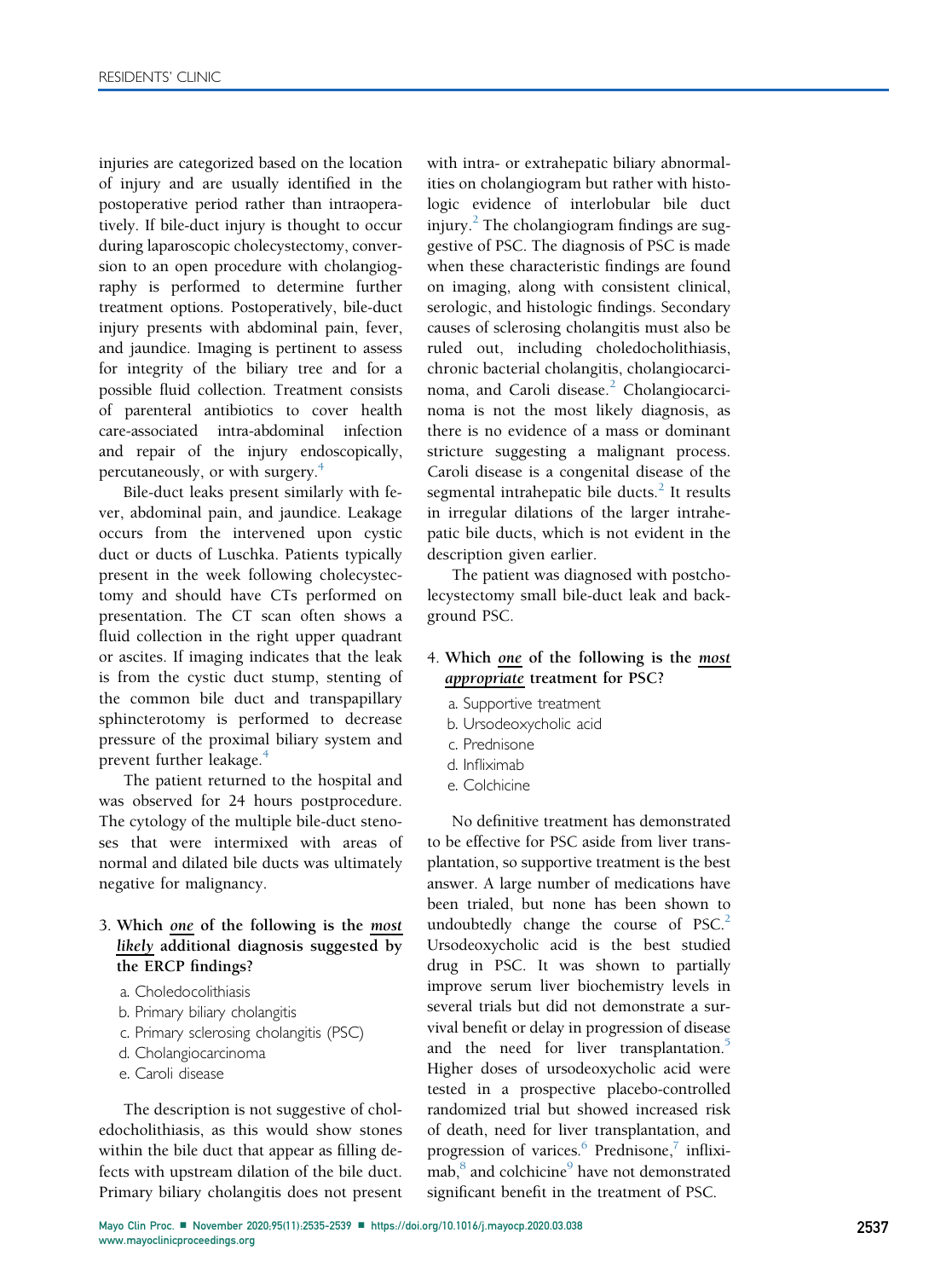The patient was able to tolerate an oral diet and was vitally stable, with improving laboratory values including liver enzymes. He was discharged with a 10-day course of oral antibiotics and close follow-up.

- 5. In the outpatient setting, which one of the following is the most appropriate next step in cancer screening for this patient?
	- a. Carbohydrate antigen 19-9 (CA 19-9) annually
	- b. MRCP annually
	- c. Colonoscopy annually
	- d. Abdominal ultrasound annually
	- e. ERCP annually

Patients with PSC will usually undergo screening for cholangiocarcinoma and gallbladder carcinoma, in addition to ageappropriate cancer screening, because of increased risk of these cancers. $2$  Guidelines for cancer surveillance in patients with PSC are presented from a number of different expert groups, but there is no clear agreement on the best strategy. The effectiveness of screening with CA 19-9 and MRCP for cholangiocarcinoma and gallbladder carci-noma has yet to be proved.<sup>[10](#page-4-9)[,11](#page-4-10)</sup> On the other hand, the risk of colorectal dysplasia in patients with PSC and ulcerative colitis is higher than those with ulcerative colitis alone. $^{12}$  $^{12}$  $^{12}$  It is therefore recommended that patients with inflammatory bowel disease have colonoscopies annually after the diagnosis of PSC.<sup>[10](#page-4-9)</sup> Colonoscopy annually would therefore be the best answer, as our patient has a history of Crohn disease. The effectiveness of screening with abdominal ultrasound and ERCP for cholangiocarcinoma and gallbladder carcinoma has yet to be proved. $10,11$  $10,11$ 

The patient was subsequently hospitalized several times for recurrent ascending cholangitis and a hepatic abscess. He was followed closely with liver chemistries and CA 19-9 every 6 months. Abdominal ultrasound or MRCP was obtained yearly to screen for cholangiocarcinoma. Because the patient had multiple episodes of ascending cholangitis, with several leading to bloodstream infections, he was started on suppressive antibiotics. He experienced an episode of recurrent C. difficile infection, requiring hospitalization, while on suppressive antibiotics, so he was evaluated and ultimately listed for a liver transplant. The patient has maintained his quality of life and has not experienced sequelae of portal hypertension, so he continues to have close follow-up with the liver-transplant team.

### **DISCUSSION**

This case highlights the importance of early recognition of cholangitis and postcholecystectomy complications and the diagnostic importance of basic laboratory testing, imaging, and physical examination in patients with suspected cholangitis. The Tokyo Guidelines provide a standardized framework for diagnosing and assessing the severity of patients with acute cholangitis. The gold standard remains ERCP for diagnosing and treating acute cholangitis and bile leak when there is a high pretest probability. Other diagnostic and intervention modalities, such as MRCP, intraoperative cholangiogram, and CT-guided percutaneous drainage, may be indicated based on the clinical context. Bile-duct injuries and leaks can be seen commonly after cholecystectomy and present with fever, abdominal pain, and jaundice. Imaging is imperative to localize the source of bile leakage and to tailor treatment.

Primary sclerosis cholangitis is an idiopathic, chronic, progressive disorder that results in patchy inflammation, fibrosis, and destruction of intrahepatic and extrahepatic biliary tracts. It is diagnosed based on characteristic imaging, history, and laboratory values in addition to exclusion of secondary causes. No definitive treatment for PSC has demonstrated to be effective except for liver transplantation. Proper screening in the outpatient setting is imperative, as patients are at increased risk of cholangiocarcinoma, hepatocellular carcinoma, gallbladder carcinoma, and colon cancer. Colon cancer screening is the only preventive strategy that has proved effective in patients with PSC. Abdominal ultrasound, MRCP, and CA 19-9 may be indicated on a routine basis to monitor for cancers of the liver, gallbladder, and biliary tract, but no